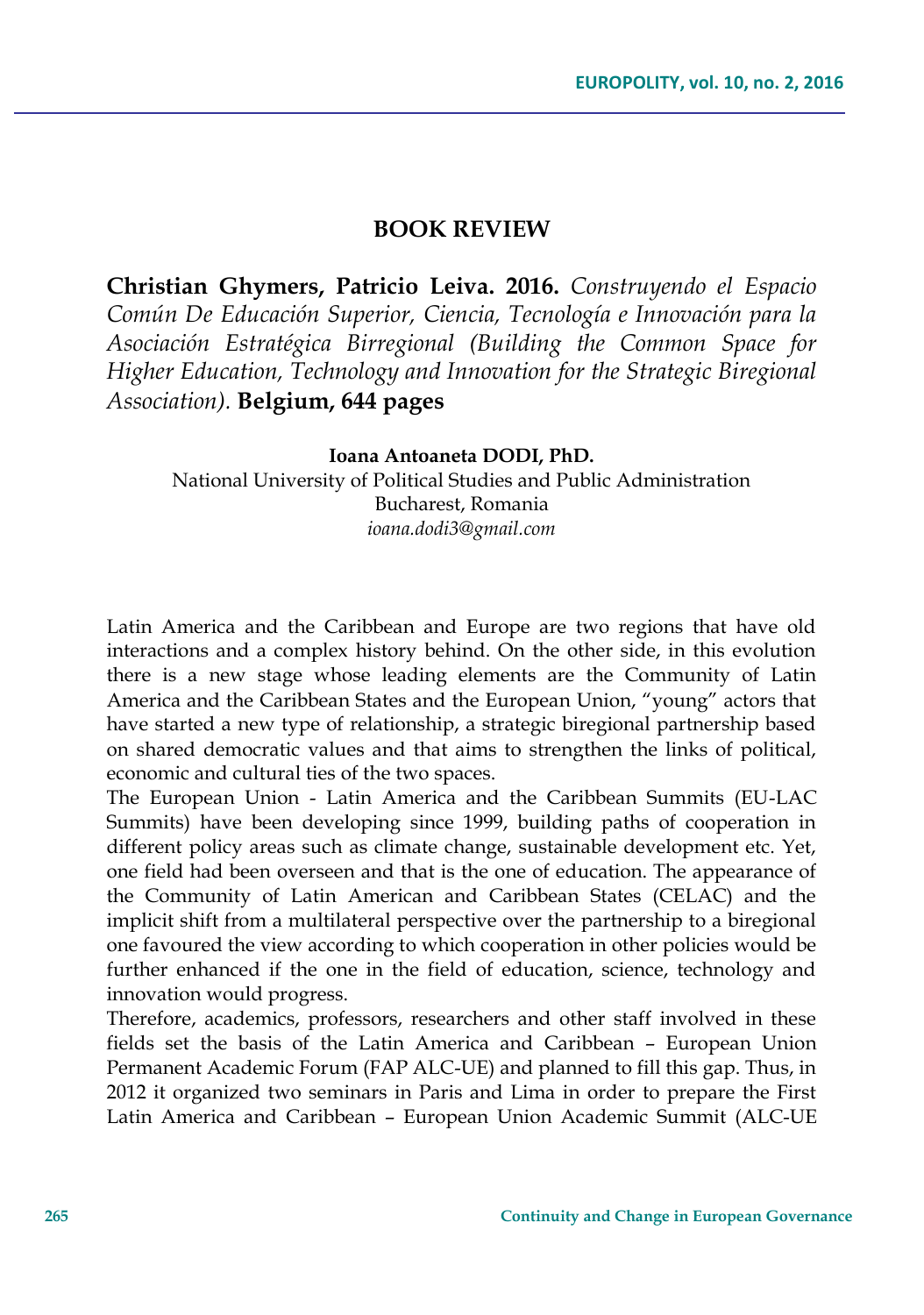Academic Summit) held in 2013 in Santiago de Chile, at the same time as the First European Union - Community of Latin American and Caribbean States Summit (EU-CELAC Summit), continuing the work started in 1999, but under another perspective. Then, the 2014 preparatory seminars in Bucharest and Guadalajara delivered the draft content for the Second ALC-UE Academic Summit held in 2015, in Brussels, along with the Second EU-CELAC Summit, where two representatives of the FAP ALC-UE, the rectors from the National School of Political Science and Public Administration, Remus Pricopie, and the University of Guadalajara, Itzcoatl Bravo Padilla, to deliver the conclusions of the ALC-UE Academic Summit to the Heads of State and Government of the two regions.

The book is an important reference for the 2016 literature regarding this relationship, given the fact that it analyses the process of building a common biregional space for Higher Education, Technology and Innovation and comprises the contributions of the participants.

The volume is structured in 10 chapters, some actually corresponding to components of this common space, such as the integration of Higher Education Systems, the integration of Research, Technology and Innovation, the collaboration between the Higher Education Institutions and the Society and the Productive Sector or the links between the Academic Community and the Public Policies. My review will focus on these, given the fact that the others deal with topics such as Innovation and Intellectual Property Rights: Towards a New Model of Partnership University-Industry Government in the Framework of the EU-CELAC Partnership, the EU-CELAC Intergenerational Forum or the Programmes and Projects of Academic Cooperation between the two regions.

Thus, the chapter regarding **Higher Education integration** issues comprises analyses the articulation between of the two spaces, on one side the European Space for Higher Education and on the other, the heterogenic and disparate sphere of higher education in Latin America, where we can nevertheless highlight the existence of the Latin American and Caribbean Higher Education Meeting Space (ENLACES).

The governments are seen as having the responsibility for recognizing and supporting the implementation of policies aimed at providing a flexible legal framework and an adequate financing system for international mobility, simplifying migration issues, such as student, academic or scientific mobility visas and the regulation of residence and / or work permits, while, on the other hand, the idea of creating a Bi-regional Agency for Accreditation and Evaluation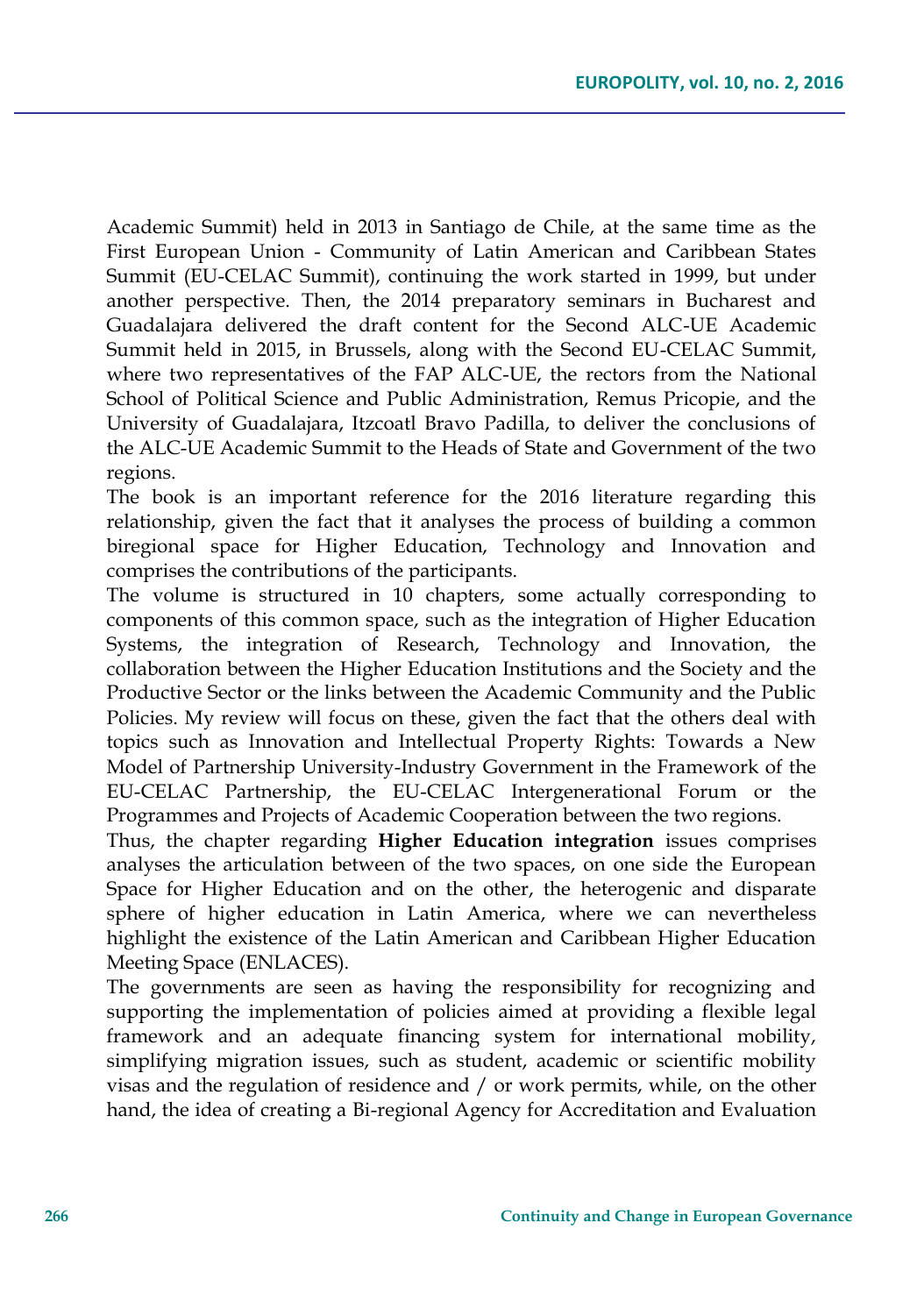of Higher Education would allow the harmonization of quality assurance criteria, strengthening the common path and procedural convergence.

The role of the universities is also very important, given that they would have to develop internationalization strategies that are convergent with the processes set out above and to promote academic and research mobility, to create joint programs that favour the dynamics of recognition of studies, to update their information and communication systems and to adapt their administrative and financial management systems in order to facilitate international mobility.

Professors and researchers should carry out analyses, studies and research that are preferably attached to biregional networks in order to advance in the biregional convergence process, should develop subjects with a bi-regional comparative approach and participate in projects of academic and research mobility.

Last, but not least, students could use their academic and professional experiences in order to improve the qualifications' quality while they hold representative positions in the universities' structures.

The chapter regarding **Research, Technology and Innovation** contains elements such as bridging academic research and different economic areas, such as the example of the Scientific Tourism in Patagonia, that creates a liaison between research and tourism development, by studying new knowledge, technology transfer and local development, taking into account cultural heritage and ecosystems and achieving tourism development of isolated rural areas.

Other innovative aspects refer to the digital framework. An example could be that the virtual university appears as an option for cost reduction and for access to global communications, given that the "marketplace" for goods and services is now a "marketspace". Besides, information and communication technologies that have permeated daily activities, providing flexibility, availability and almost unlimited access to the citizen with respect to the services that are on the network, as well as the availability of information have had repercussions on the form of social organization, which has evolved towards the knowledge society, which in the government sector is known as electronic government (egovernment).

The chapter regarding the collaboration between the **Higher Education Institutions and the Society and the Productive Sector** brings together aspects connected with the social economic development, given the new roles that universities are assuming in the society, like the challenges supposed by knowledge society, for example the role of knowledge in the economic sphere and the changes in the modes of production, circulation, appropriation and